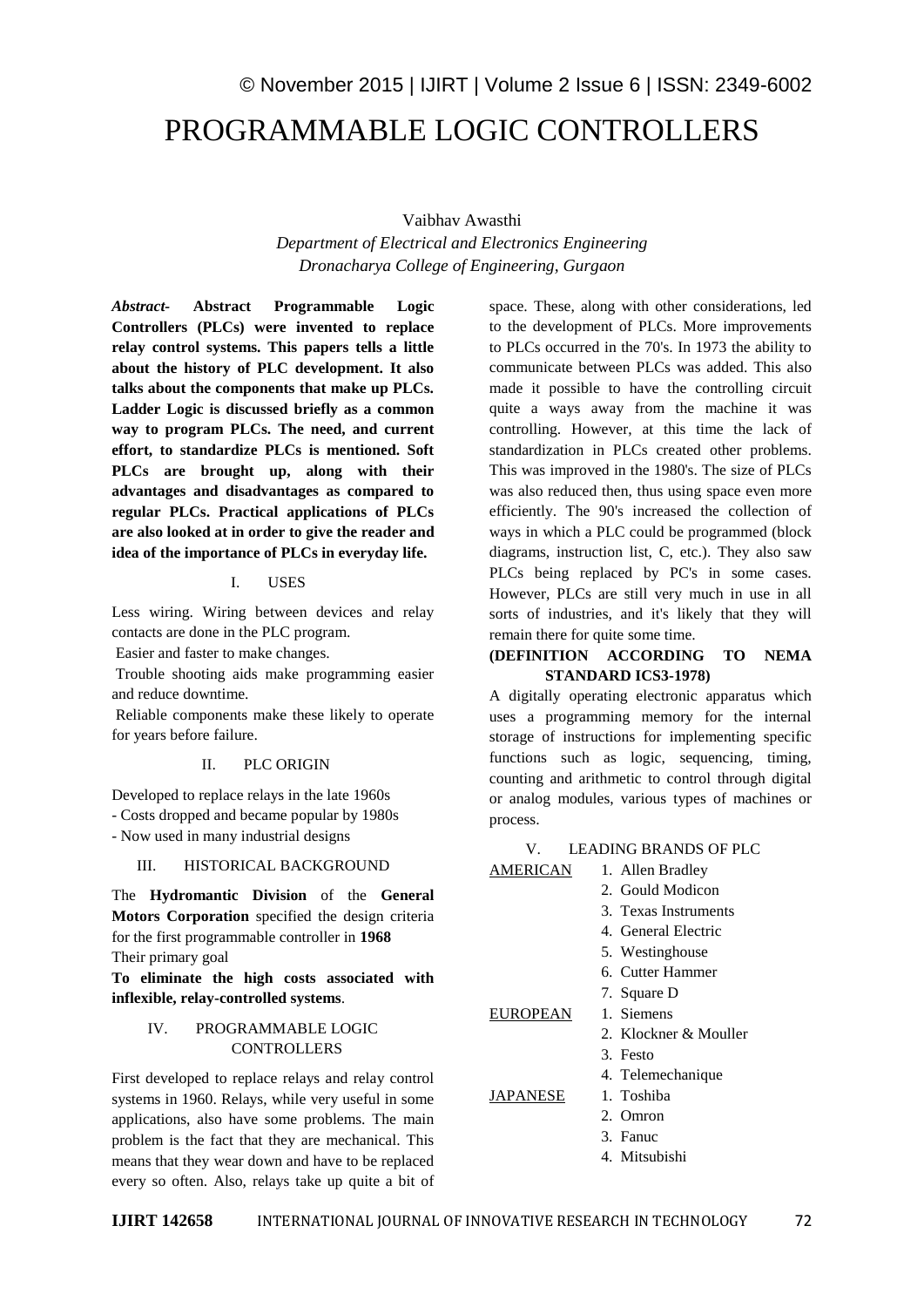#### VI. AREAS OF APPLICATION

- Manufacturing / Machining
- Food / Beverage
- Metals
- Power
- **<sup>O</sup>** Mining
- **<sup>©</sup>** Petrochemical / Chemical

#### VII. PROGRAMMING:

Ladder Logic is often used to program PLCs. Symbols like the ones below are used. Figure 2: Ladder Logic Symbols The Load is like a normally open contact, and the Load Bar a normally closed contact. The Out represents a relay coil, or a normally open output. The Out Bar is not always available, but it is like a normally closed relay coil. These four symbols are used to represent almost everything in PLC logic. Things can, in fact, get rather complex with multiple inputs and outputs and "seals" (where an active output sort of acts like an input). There are also other symbols that are used for this sort of PLC coding. Programmable Logic Controllers also include counters and timers, and so there are ways to represent both in Ladder Logic.

#### VIII. PLC SIZE

1. SMALL - it covers units with up to 128 I/O's and

2. MEDIUM - have up to 2048 me  $\sqrt{O}$ 's and memories up to 32 Kbytes.

3. LARGE - the most sophisticated units of the PLC family. They have up to 8192 me /O's and memories up to 750 Kbytes.

- can control individual production

processes or entire plant

#### IX. TANK USED TO MIX TWO LIQUIDS

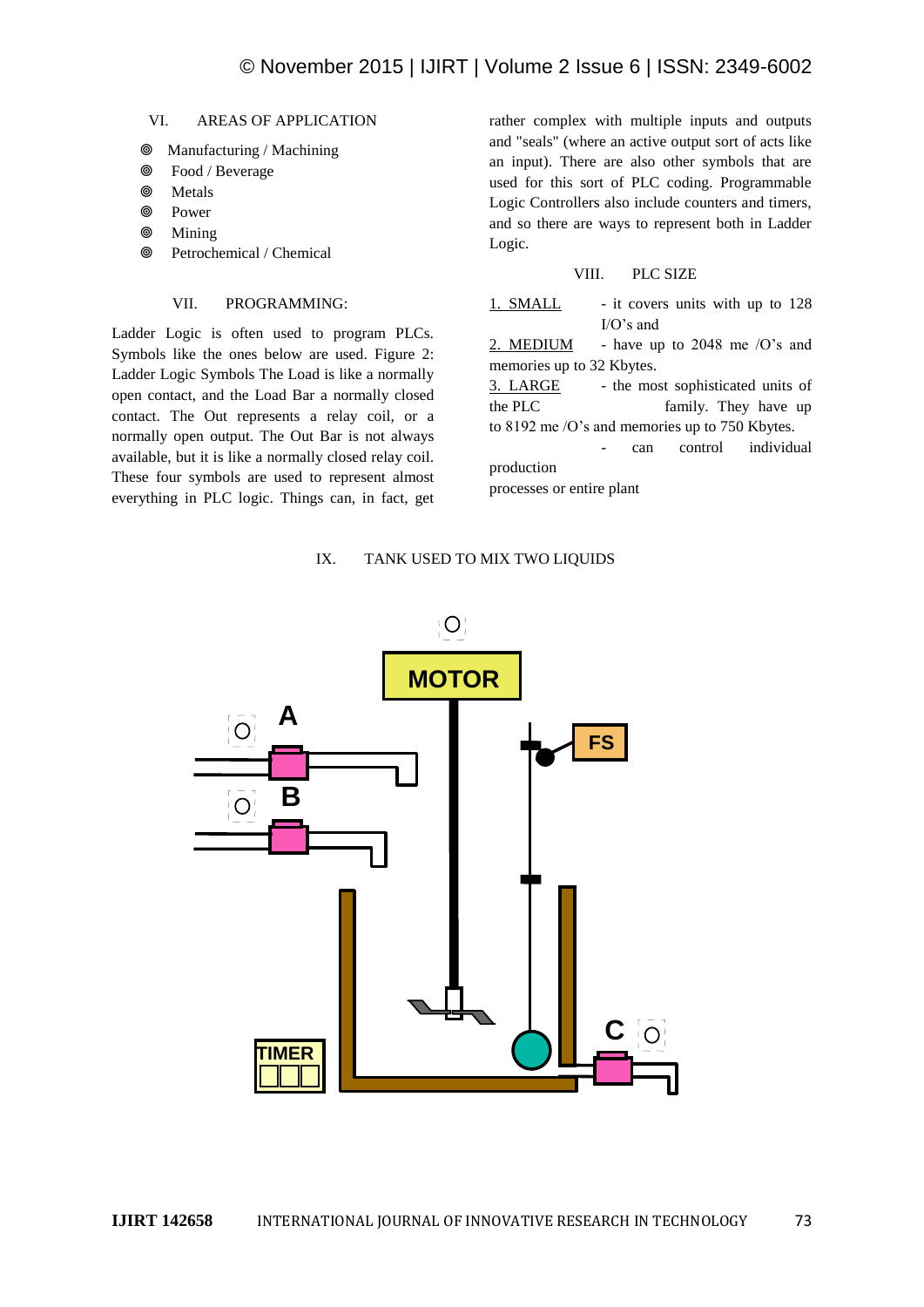#### **TANK USED TO MIX TWO LIQUIDS**

A tank is used to mix two liquids. The control circuit operates as follows:

1. When the start button is pressed, solenoids A and B energize. This permits the two liquids to begin filling the tank.

2. When the tank is filled, the float switch trips. This de-energizes solenoids A and B and starts the motor used to mix the liquids together.

3. The motor is permitted to run for one minute. After one minute has elapsed, the motor turns off and solenoid C energizes to drain the tank.

#### X. MAJOR COMPONENTS OF A COMMON PLC



## **POWER SUPPLY**

Provides the voltage needed to run the primary PLC components

## **I/O MODULES**

Provides signal conversion and isolation between the internal logic- level signals inside the PLC and the field's high level signal.

## **PROCESSOR**

Provides intelligence to command and govern the activities of the entire PLC systems.

#### **PROGRAMMING DEVICE**

used to enter the desired program that will determine the sequence of operation and control of process equipment or driven machine.

#### **PROGRAMMING DEVICE**

#### Also known as:

- Industrial Terminal ( Allen Bradley )
- Program Development Terminal ( General Electric )
- Programming Panel ( Gould Modicon )
- Programmer ( Square D )
- Program Loader ( Iadec-Izumi )
- Programming Console ( Keyence / Omron )

Types:

- Hand held unit with LED / LCD display
- Desktop type with a CRT display
- Compatible computer terminal

#### **I/O Module**

- The I/O interface section of a PLC connects it to external field devices.
- The main purpose of the I/O interface is to condition the various signals received from or sent to the external input and output devices.
- Input modules converts signals from discrete or analog input devices to logic levels acceptable to PLC's processor.
- Output modules converts signal from the processor to levels capable of driving the connected discrete or analog output devices.

## XI. DIFFERENT TYPES OF I/O CIRCUITS

#### 1. Pilot Duty Outputs

Outputs of this type typically are used to drive high-current electromagnetic loads such as solenoids, relays, valves, and motor starters.

These loads are highly inductive and exhibit a large inrush current.

Pilot duty outputs should be capable of withstanding an inrush current of 10 times the rated load for a short period of time without failure.

## 2. General - Purpose Outputs

These are usually low- voltage and low-current and are used to drive indicating lights and other noninductive loads. Noise suppression may or may not be included on this types of modules.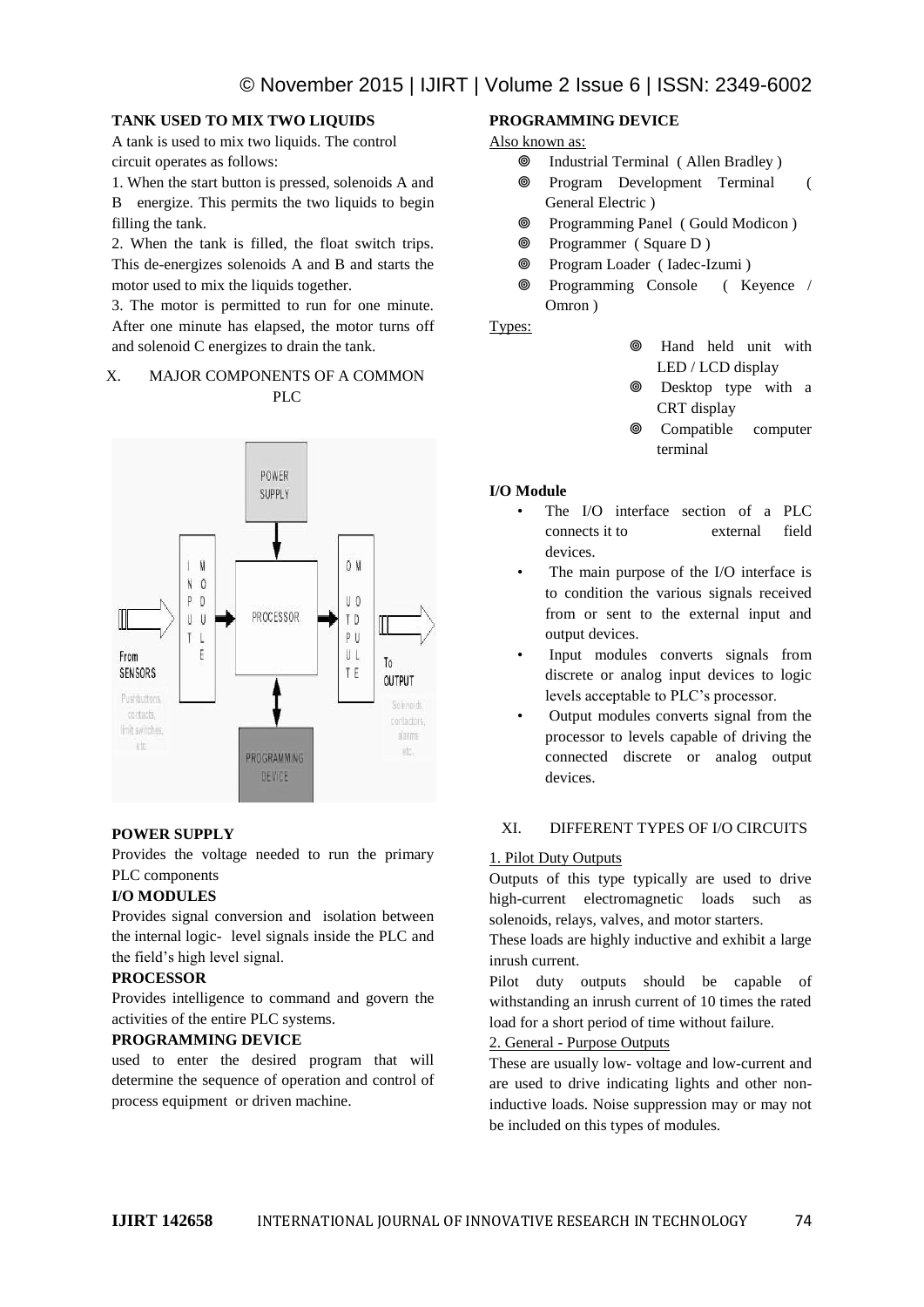#### 3. Discrete Inputs

Circuits of this type are used to sense the status of limit switches, push buttons, and other discrete sensors. Noise suppression is of great importance in preventing false indication of inputs turning on or off because of noise.

#### 4. Analog I/O

Circuits of this type sense or drive analog signals.

Analog inputs come from devices, such as thermocouples, strain gages, or pressure sensors, that provide a signal voltage or current that is derived from the process variable.

Standard Analog Input signals: 4-20mA; 0-10V

Analog outputs can be used to drive devices such as voltmeters, X-Y recorders, servomotor drives, and valves through the use of transducers.

Standard Analog Output signals: 4-20mA; 0-5V; 0- 10V

#### 5. Special - Purpose I/O

Circuits of this type are used to interface PLCs to very specific types of circuits such as servomotors, stepping motors PID (proportional plus integral plus derivative) loops, high-speed pulse counting, resolver and decoder inputs, multiplexed displays, and keyboards.

This module allows for limited access to timer and counter presets and other PLC variables without requiring a program loader.

## XII. MEMORY DESIGNS

## **VOLATILE.**

A volatile memory is one that loses its stored information when power is removed.

Even momentary losses of power will erase any information stored or programmed on a volatile memory chip.

Common Type of Volatile Memory

**RAM. R**andom **A**ccess **M**emory(Read/Write)

Read/write indicates that the information stored in the memory can be retrieved or read, while write indicates that the user can program or write information into the memory.

The words **random access** refer to the ability of any location (address) in the memory to be accessed or used. Ram memory is used for both the user memory (ladder diagrams) and storage memory in many PLC's.

RAM memory must have battery backup to retain or protect the stored program.

Several Types of RAM Memory:

1.MOS

2.HMOS

3.CMOS

The CMOS-RAM (**C**omplimentary **M**etal **O**xide **S**emiconductor) is probably one of the most popular. CMOS-RAM is popular because it has a very low current drain when not being accessed (15microamps.), and the information stored in memory can be retained by as little as 2Vdc.

#### **NON-VOLATILE**

Has the ability to retain stored information when power is removed, accidentally or intentionally. These memories do not require battery back-up.

Common Type of Non-Volatile Memory

## **ROM, R**ead **O**nly **M**emory

Read only indicates that the information stored in memory can be read only and cannot be changed. Information in ROM is placed there by the manufacturer for the internal use and operation of the PLC.

Other Types of Non-Volatile Memory

**PROM, P**rogrammable **R**ead **O**nly **M**emory

Allows initial and/or additional information to be written into the chip.

PROM may be written into only once after being received from the PLC manufacturer; programming is accomplish by pulses of current.

The current melts the fusible links in the device, preventing it from being reprogrammed. This type of memory is used to prevent unauthorized program changes.

**EPROM, E**rasable **P**rogrammable **R**ead **O**nly **M**emory

Ideally suited when program storage is to be semipermanent or additional security is needed to prevent unauthorized program changes.

The EPROM chip has a quartz window over a silicon material that contains the electronic integrated circuits. This window normally is covered by an opaque material, but when the opaque material is removed and the circuitry exposed to ultra violet light, the memory content can be erased.

The EPROM chip is also referred to as **UVPROM.**

**EEPROM**, **E**lectrically **E**rasable **P**rogrammable **R**ead **O**nly **M**emory

Also referred to as  $E^2$ PROM, is a chip that can be programmed using a standard programming device and can be erased by the proper signal being applied to the erase pin.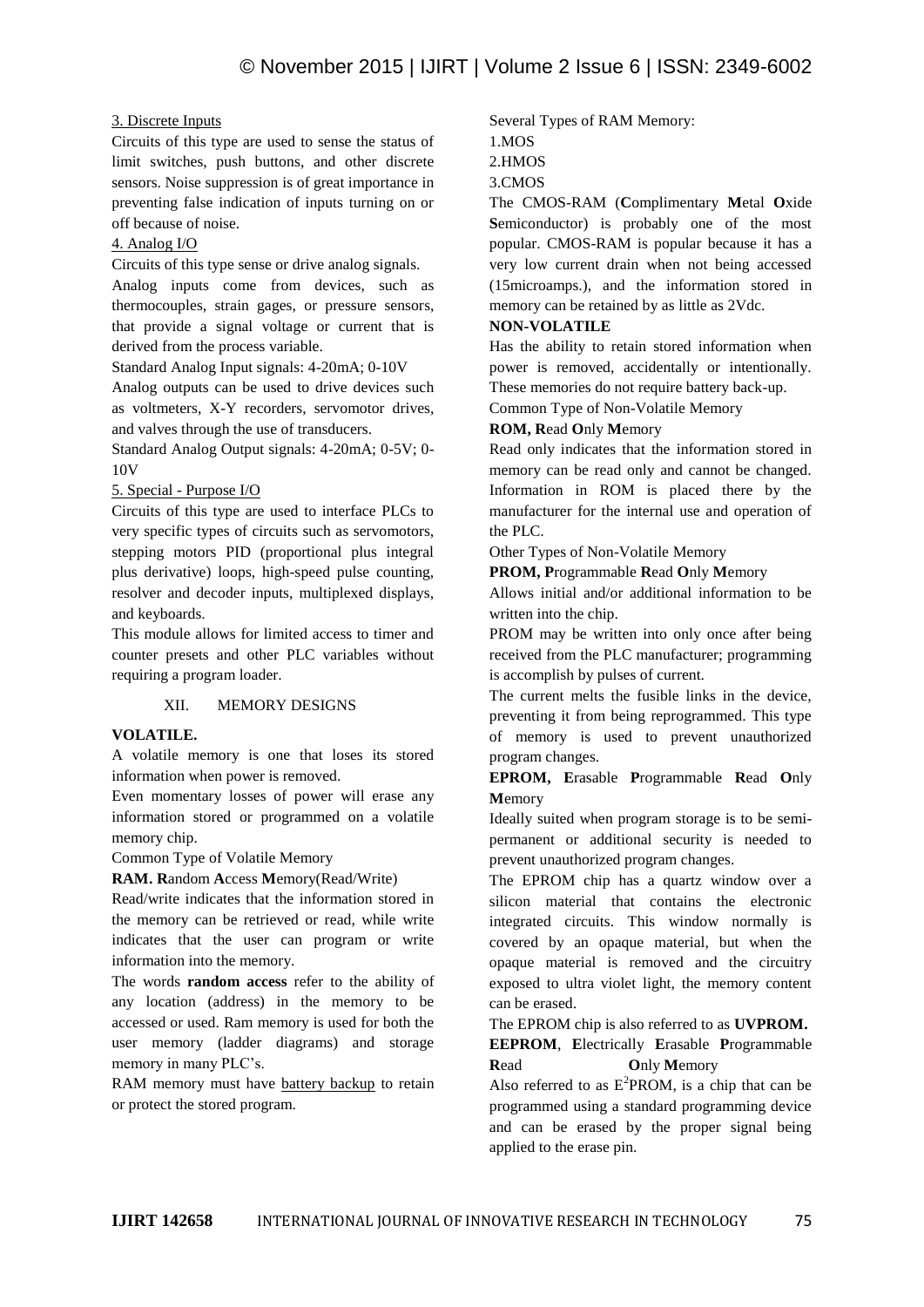EEPROM is used primarily as a non-volatile backup for the normal RAM memory. If the program in RAM is lost or erased, a copy of the program stored on an EEPROM chip can be down loaded into the RAM.

## **PLC Operation**

#### Basic Function of a Typical PLC

Read all field input devices via the input interfaces, execute the user program stored in application memory, then, based on whatever control scheme has been programmed by the user, turn the field output devices on or off, or perform whatever control is necessary for the process application.

This process of sequentially reading the inputs, executing the program in memory, and updating the outputs is known as scanning.

While the PLC is running, the scanning process includes the following four phases, which are repeated continuously as individual cycles of operation:

#### **PHASE 1 – Input Status scan**

 A PLC scan cycle begins with the CPU reading the status of its inputs.

#### **PHASE 2– Logic Solve/Program Execution**

 The application program is executed using the status of the inputs

## **PHASE 3– Logic Solve/Program Execution**

Once the program is executed, the CPU performs diagnostics and communication tasks

## **PHASE 4 - Output Status Scan**

An output status scan is then performed, whereby the stored output values are sent to actuators and other field output devices. The cycle ends by updating the outputs.

As soon as Phase 4 are completed, the entire cycle begins again with Phase 1 input scan.

The time it takes to implement a scan cycle is called SCAN TIME. The scan time composed of the program scan time, which is the time required for solving the control program, and the I/O update time, or time required to read inputs and update outputs. The program scan time generally depends on the amount of memory taken by the control program and type of instructions used in the program. The time to make a single scan can vary from 1 ms to 100 ms.

#### XIII. PLC COMMUNICATIONS

#### **Common Uses of PLC Communications Ports**

- Changing resident PLC programs uploading/downloading from a supervisory controller (Laptop or desktop computer).
	- Forcing I/O points and memory elements from a remote terminal.
	- Linking a PLC into a control hierarchy containing several sizes of PLC and computer.
- Monitoring data and alarms, etc. via printers or Operator Interface Units (OIUs).

## **Serial Communications**

PLC communications facilities normally provides serial transmission of information.

## Common Standards

#### **RS 232**

- Used in short-distance computer communications, with the majority of computer hardware and peripherals.
- Has a maximum effective distance of approx. 30 m at 9600 baud.

## **Local Area Network (LAN)**

- Local Area Network provides a physical link between all devices plus providing overall data exchange management or protocol, ensuring that each device can "talk" to other machines and understand data received from them.
- LANs provide the common, high-speed data communications bus which interconnects any or all devices within the local area.
- LANs are commonly used in business applications to allow several users to share costly software packages and peripheral equipment such as printers and hard disk storage.

## **RS 422 / RS 485**

Used for longer-distance links, often between several PCs in a distributed system. RS 485 can have a maximum distance of about 1000 meters.